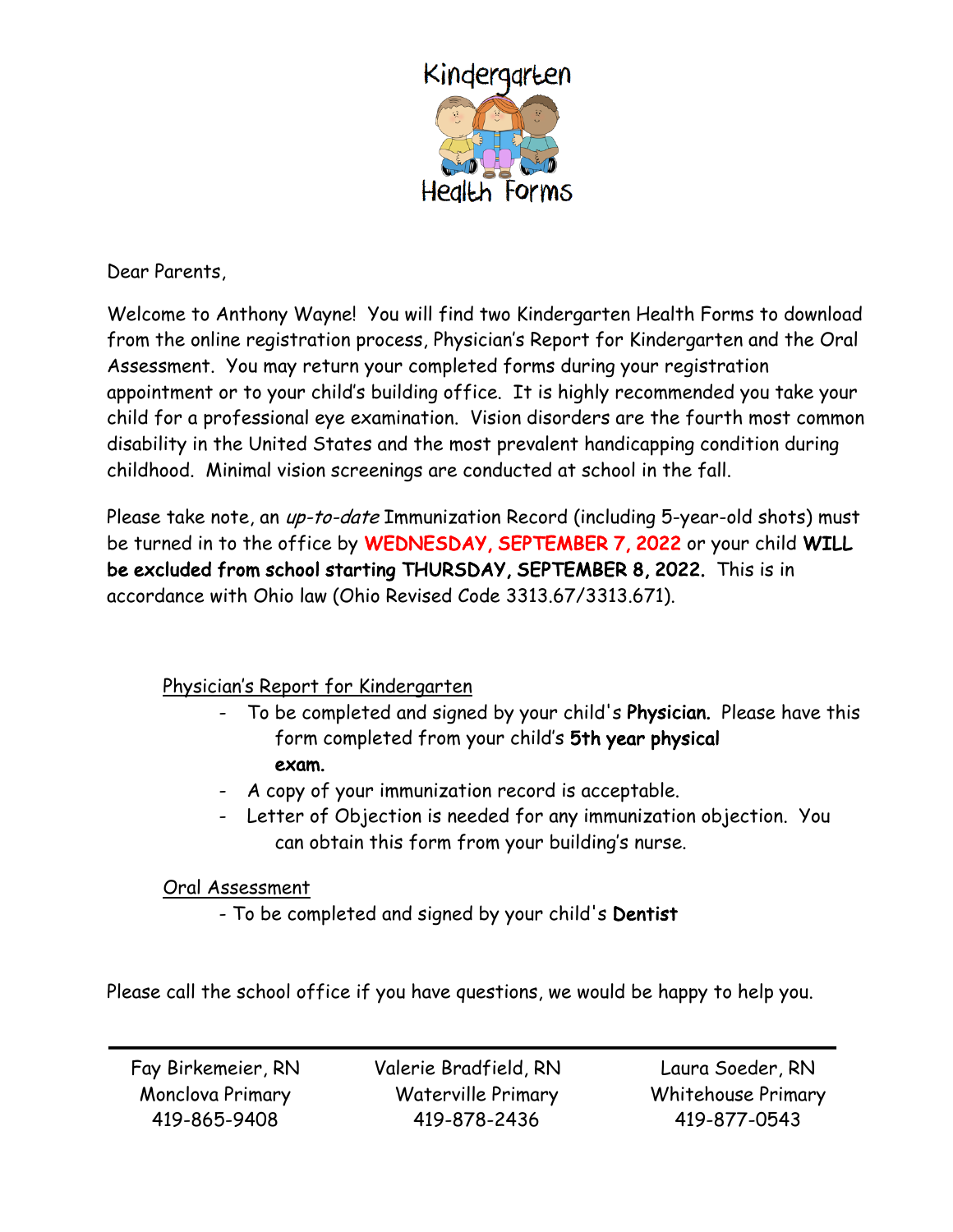### Anthony Wayne Local Schools

# **PHYSICIAN'S REPORT FOR KINDERGARTEN**

| <b>Student's Name</b>                                                        |                          |           | Sex (circle)                                                                                                       |        |            | Date of Birth |  |
|------------------------------------------------------------------------------|--------------------------|-----------|--------------------------------------------------------------------------------------------------------------------|--------|------------|---------------|--|
|                                                                              |                          |           | Male                                                                                                               | Female |            |               |  |
| Health History (Serious or chronic illnesses/injuries/surgeries/medications) |                          |           |                                                                                                                    |        |            |               |  |
|                                                                              |                          |           |                                                                                                                    |        |            |               |  |
|                                                                              |                          |           |                                                                                                                    |        |            |               |  |
|                                                                              |                          |           |                                                                                                                    |        |            |               |  |
|                                                                              |                          |           |                                                                                                                    |        |            |               |  |
| Essentially Normal                                                           | Abnormalities as follows |           |                                                                                                                    |        |            |               |  |
|                                                                              |                          |           |                                                                                                                    |        |            |               |  |
|                                                                              |                          |           |                                                                                                                    |        |            |               |  |
|                                                                              |                          |           |                                                                                                                    |        |            |               |  |
|                                                                              |                          |           |                                                                                                                    |        |            |               |  |
| Is this child able to participate fully in:                                  |                          |           |                                                                                                                    |        |            |               |  |
| Classroom and academic activities                                            | Yes<br>$\perp$           | $\Box$ No | Physical education classes                                                                                         |        | $\Box$ Yes | $\square$ No  |  |
| Competition athletics                                                        | Yes<br>$\perp$           | $\Box$ No | Contact and collision sports                                                                                       |        | $\Box$ Yes | $\Box$ No     |  |
| If limitations are advised, please specify                                   |                          |           |                                                                                                                    |        |            |               |  |
|                                                                              |                          |           |                                                                                                                    |        |            |               |  |
|                                                                              |                          |           |                                                                                                                    |        |            |               |  |
|                                                                              |                          |           | Does this child have any physical, developmental or behavioral issues that may affect his/her educational process? |        |            |               |  |
|                                                                              |                          |           |                                                                                                                    |        |            |               |  |
|                                                                              |                          |           |                                                                                                                    |        |            |               |  |
|                                                                              |                          |           |                                                                                                                    |        |            |               |  |
|                                                                              |                          |           |                                                                                                                    |        |            |               |  |

### **IMMUNIZATIONS**

A copy of the child's immunization record may be attached or dates may be entered below. Students are required to be immunized in accordance with Ohio law (Ohio Revised Code 3313.67/3313.671).

|                    | Date | Date | Date | Date | Date |
|--------------------|------|------|------|------|------|
| <b>DTAP</b>        |      |      |      |      |      |
| Polio              |      |      |      |      |      |
| <b>Hepatitis B</b> |      |      |      |      |      |
| <b>MMR</b>         |      |      |      |      |      |
| Varicella          |      |      |      |      |      |

| Health Care Provider's Signature | Address             |
|----------------------------------|---------------------|
| <b>Print Name</b>                |                     |
| Date                             | <b>Phone Number</b> |